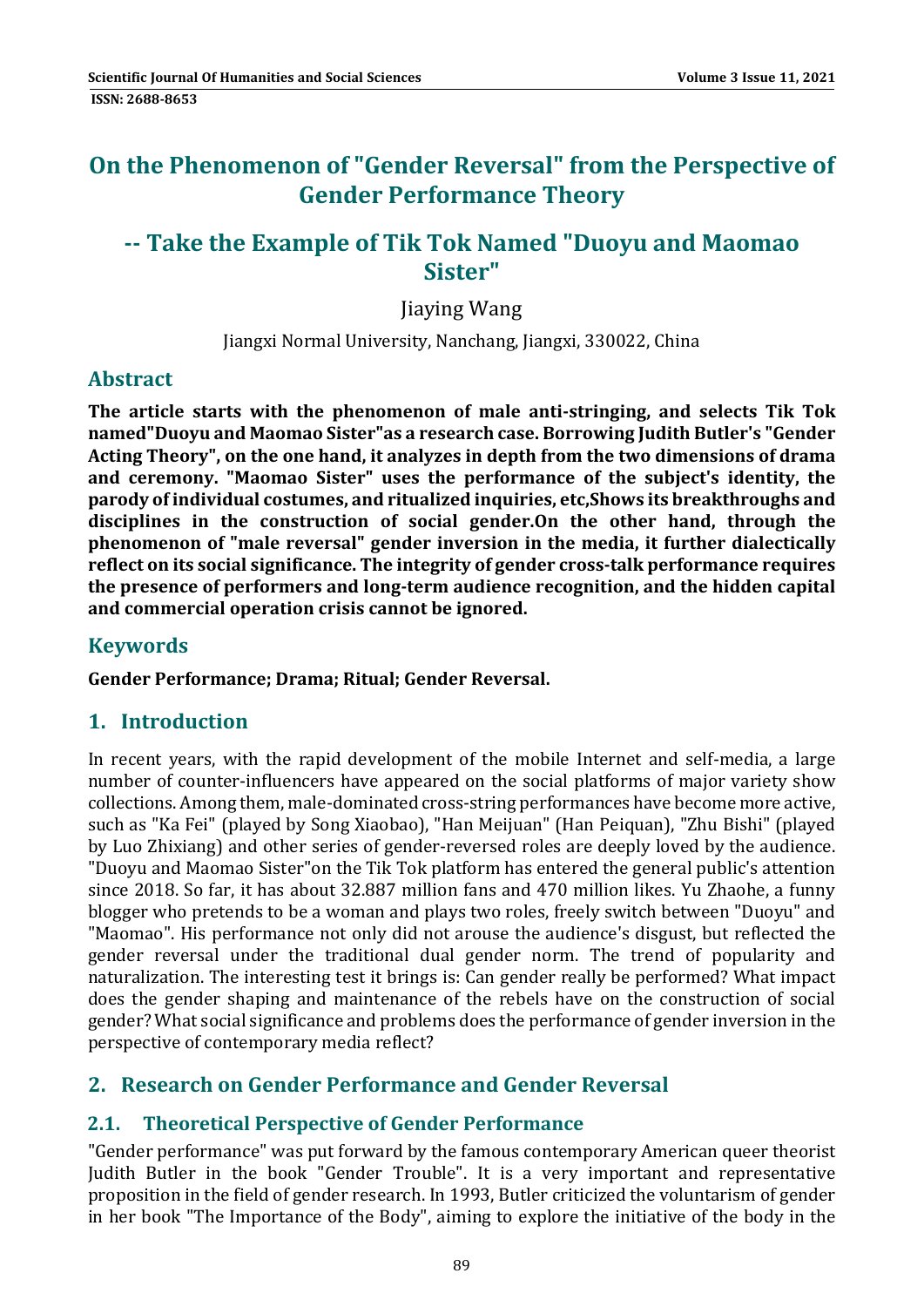#### **ISSN: 2688-8653**

formation of gender identity, with particular attention to the relationship between the materiality of the body and the performance of gender. She believes that the so-called inner essence of gender is only a product in the process of construction. In other words, gender is not a pre-existing essence. The repetition of male or female behavior is subject to discourse rules and practices, which is the continuous discourse norm. Stylize the body by gender, and gradually gain the temporary stability of gender. Just as Beauvoir said in the book "Second Sex": "A person is not born to be a woman, but actually becomes a woman."

The acceptance and understanding of this theory in my country is relatively late, and most of them are discussing the interpretation of theoretical connotation, essence, or ethical issues, and the theory is mostly combined with literary and artistic works to explore the role structure and meaning in the works. Looking at the domestic research results on gender performance theory, it is found that the research results are not rich, and mostly stay on the analysis of theoretical concepts, and the research on the application level is insufficient, especially the explanatory power of social phenomena is more difficult to show in the research. This article starts from the phenomenon of gender reversal in Tik Tok, and makes an in-depth interpretation of it based on the two perspectives of drama and ritual in gender performances.

#### **2.2. Research on Gender Reversal**

Gender reversal can be traced back to the "Dan Kun Sheng" in the traditional Chinese opera art. It refers to a cross-dressing performance in which an actor crosses the physical gender boundary. The author searched China HowNet for the term "gender cross-strings", and the results mainly focused on traditional dramas, literature, film and television dramas, works, variety shows and other gender cross-strings phenomenon, as well as reflections on gender cross-strings phenomenon. Following the popularity of Leslie Cheung, Brigitte Lin, and Ye Tong in the 1980s and 1990s, the role played by Hong Kong and Taiwan film and television dramas, by the turn of the century, gender-reverse drama began to be "post-modern". "Everyone has both male and female temperaments, and the awakening of intersex temperament brings aesthetic diversity. "With the development of media technology, new technology empowers the "performers". In the new environment of gender cross-talk performance, various cross-talk images have sprung up, and it has become meaningful to study the construction mechanism and social value behind it. The proposition.

### **3. The Gender Construction of "Duoyu and Maomao Sister"in the Tik Tok**

#### **3.1. The Construction of Gender under the Influence of the Drama Dimension**

The drama dimension represents the performance phenomenon of gender performance practice. In "Gender Trouble", Butler tries to argue that gender is a behavior, a process, not a being. Under the discourse manipulation of the hegemonic language world, gender has always existed relatively stably. The dramatic dimension of gender ethics theory mainly includes two aspects: subject identity and individual disguise.

#### **3.1.1. The Performance of the Subject's Identity**

Butler will have pointed out that gender does not simply point to an entity being, but instead focuses on integrations that have a specific relationship between culture and history. The identity of the subject in society is not established, nor is there an inevitable connection between it and gender, but is presented due to the characteristics of performance. That is to say, in the context of real life, a person can become a woman with masculine characteristics, or a man with feminine characteristics.

For the selection and construction of the subject, the biggest feature of the blogger Yu Zhaohe is to imitate the image with his body. In the video, it subdivides female subjects by analogy, including flight attendants, students, young women, middle-aged aunts, urban women, rural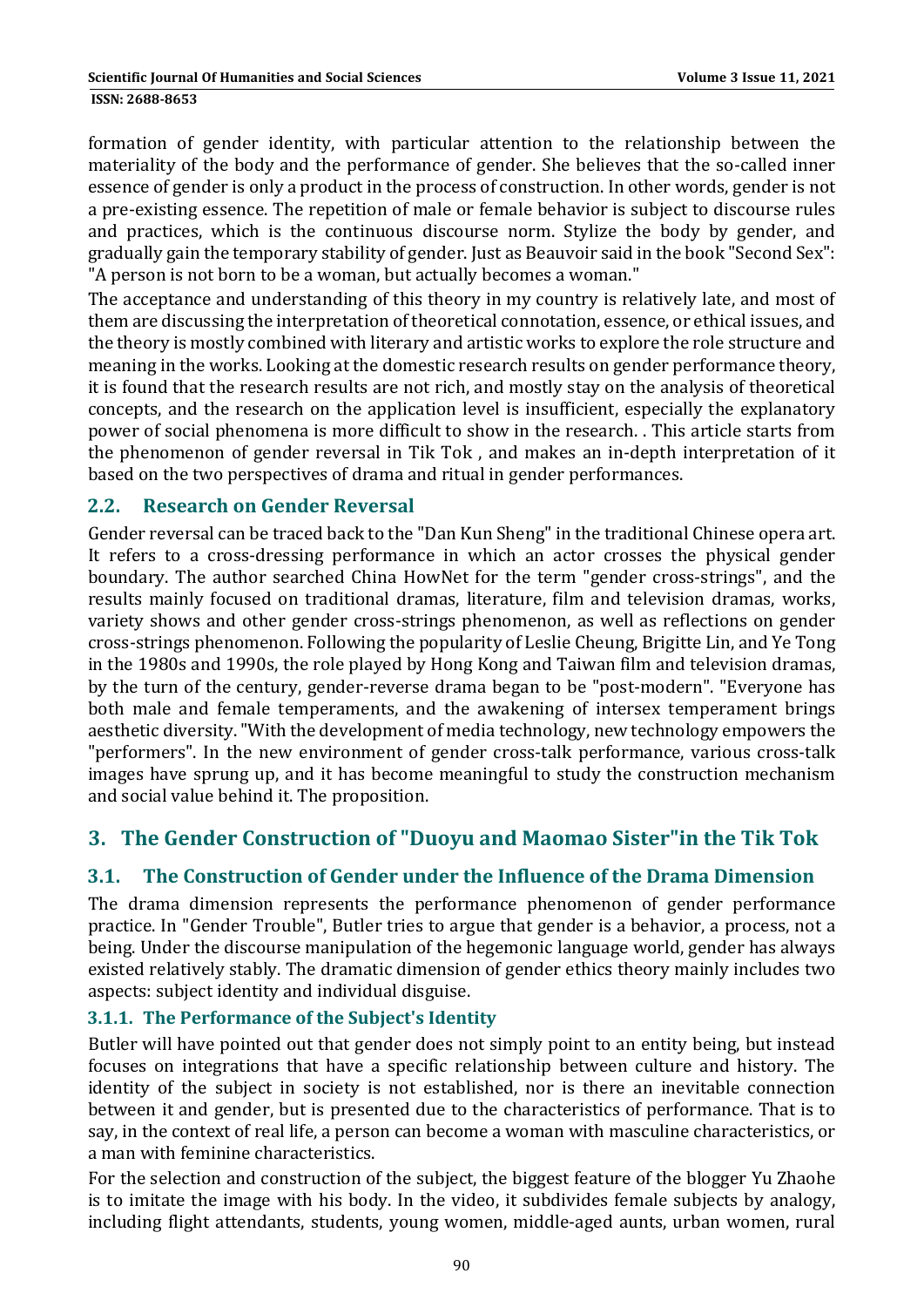**ISSN: 2688-8653** 

women, etc., which capture, imitate, and perform specific "female figures" for vivid entertainment. The bloggers under the personal setting of "Maomao Sister" often blink their eyes and squeeze their mouths when speaking, and they have a sharp tone and extremely fast speech. They have abundant body movements, such as covering their mouths, turning their eyes, covering their chests, and touching. Hair, sobbing, wiping tears, shyness and other actions show a series of feminine characteristics. For example, in a post on "The difference between my cousin and I eating meals" posted on November 2, 2018, Yu Zhaohe used exaggerated gestures, movements, and eye expressions to imitate "Maomao Sister"'s eating phase, which made it feminine. The morphological interpretation is in place. In addition, on the basis of its own biological sex, it has a degree of control over the male subject of "redundancy", and even the male and female protagonists can be freely switched with the "story" in the interpretation of the same video. The separation of a single individual between male and female subjects itself shows that social gender is constructive. In the construction of gender, Yu Zhaohe not only visualizes the body, but also emphasizes the feminization of the "heart". She is good at interpreting the state transitions of a class of female subjects in a certain situation or at different time stages. For example, in the video "Doesn't you look like you who chased a drama recently", the girl played by "Maomao Sister" speaks herself in front of the TV. Language, emotions follow the ups and downs of the plot. And in other videos, the "Maomao Sister" who quarreled with her boyfriend, the "Maomao Sister" who was compared in front of the little sisters, etc. performed exaggerated and realistic details. Obviously, the reason for the popularity of such videos is not the personality of "Maomao Sister", but the unified capture of socially constructed female identity performances by bloggers and concentrated presentations through short videos. Yu Zhaohe is often able to stand from the perspective of women and reveal the female psychology, to assimilate the female identity of "body" and "heart", thus arousing the love and resonance of the audience.

#### **3.1.2. Parody of Individual Costumes**

In the book "Gender Trouble", there are also remarks on the discussion of "dressing". In Butler's view, "dressing" is to dress oneself with clothing that is different from the individual's physical gender style, and its purpose is to distinguish between active and passive individuals. Attributes. Blogger Yu Zhaohe's individual dress is undoubtedly an extension of his performing body. In many videos, he always retains the exaggerated orange wig and feminine makeup, and he often dresses up with feminine props such as skirts, strapless outfits, and bags. For example, in the video on "How to Become the Queen of the Night Club", she used a measuring tape to draw a three-centimeter thick eyeliner, and wears "dog eye" bulb earrings to portray the image of the nightclub queen. After a series of individual dressing behaviors, the dressing of a female gender is parodied, and the vividness of the appearance allows the femininity of the performance to be better displayed in front of the audience.

#### **3.2. Gender Construction under the Influence of the Ritual Dimension**

The ritual dimension represents the reality of time and space of a gender cultural concept and belief. "Exercise can never be understood as a single or deliberate action, but should be viewed as a repetition and quotation of what is declared to be generated by discourse."

That is to say, in the process of women being "feminized", the generation from "he" to "she" is not achieved by a single inquiry, but the effect of repeated "feminization" to strengthen and consolidate. Regarding "inquiry", Butler further demonstrated the concept of French Marxist philosopher Louis Pierre Althusser: when a baby was born, when the doctor told us it was a "male" or "female", This seemingly simple statement already has the function of inquiring. If this is a baby girl, then there will be beautiful rubber bands, cute dolls, beautiful skirts, bright lipsticks and other things to accompany her on her growth path. Parents will also demand and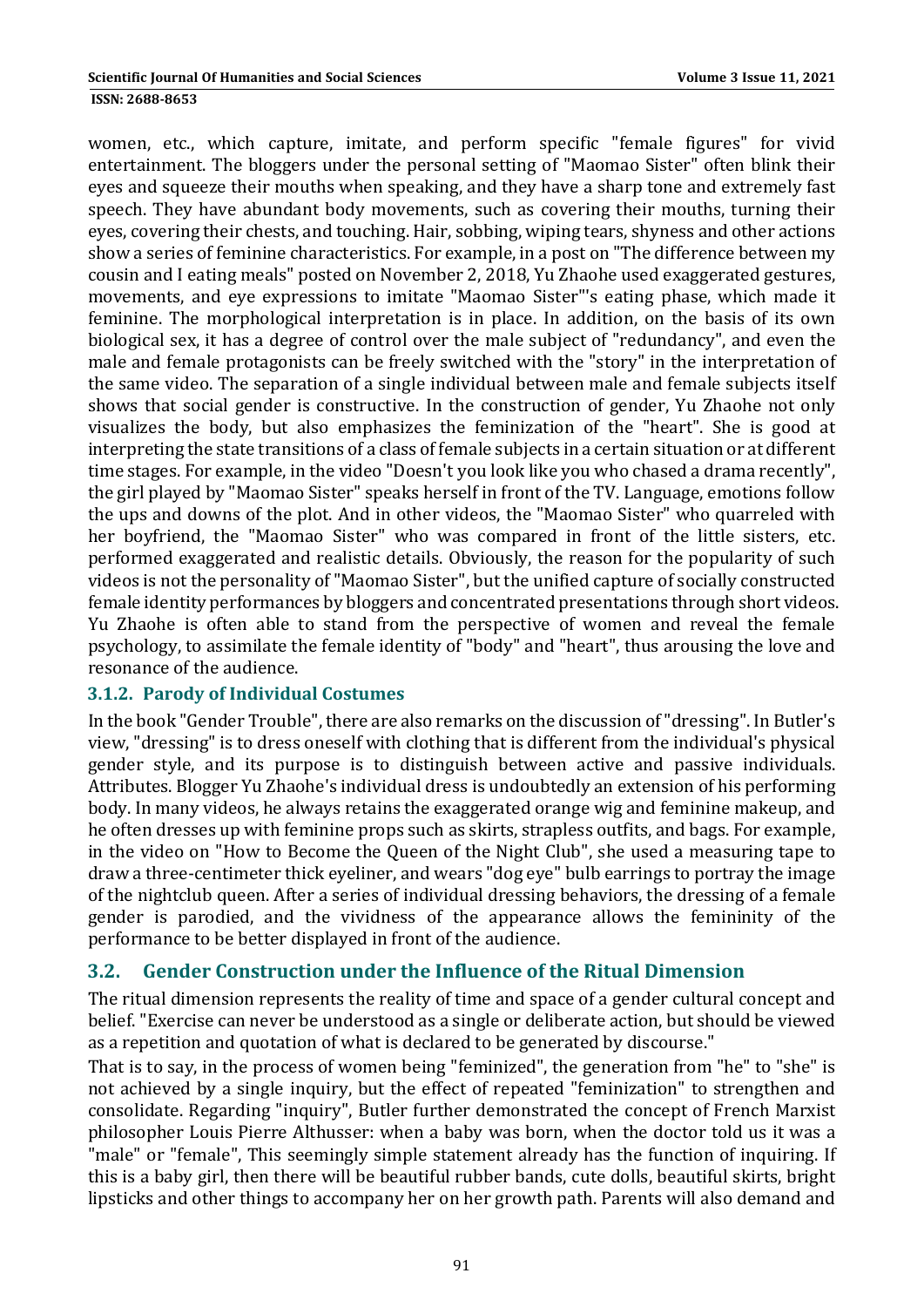**ISSN: 2688-8653** 

love her in accordance with the standards of girls. In this way, the emergence of a female body is obviously a process of being "feminized" by various symbols.

Through the role construction of "Duoyu and Maomao Sister", it can be found that there is an "inquiry" of gender in itself. In a small theater with a vertical screen of just 59 seconds, the opening remarks of "Maomao Sister" often begin with sentences such as "The girl is...", "Your girlfriend...", "Your little sister..." While initiating a dialogue with each "you" in front of the screen, the audience is actually "inquired" in advance, and the following performance is based on the audience's preset foundation. When Yu Zhaohe portrays a series of images in the plot, such as "woman who breaks up", "woman who sings," "woman who shoppers", etc., the sense of public identity gained also shows that social groups are stereotyped about "women" impression. This impression has been around for a long time, so that the audience can have the so-called gender resonance in watching. Therefore, based on time accumulation, gender undergoes a ritualized evolution, which is what Barrett calls the historicity of gender.

### **4. Reflections on the Performance of Gender Inversion from the Media Perspective**

### **4.1. Increasing Tolerance of Androgyny Integration**

It can be seen from the performance of the performers who are performing gender-crossing performances, which actually challenge the boundaries of the traditional duality of gender. In the past, people strictly followed social norms and shaped their gender performances according to the roles of men and women. In the current society, the society as a whole has become more tolerant of the so-called "gender cross-border", and adopts an attitude of acceptance, recognition and even appreciation of male feminine or female masculine performers. In addition, performances provide the imagination of gender transcendence that is difficult to achieve in real space, express people's desire for transcendence, and are a means of struggling to stretch human desires and happy channels, and can even obtain an aesthetic experience and achieve a super-real carnival. The image of "Maomao Sister" not only satisfies the audience's cross-domain desire for gender boundaries, but also breaks through the rigid dogma of traditional dual gender role norms, providing a concrete sustenance for the ideological emancipation of men and women.

### **4.2. Utilization of Capital and Commercial Power**

One thing that is undeniable is that the performance of "Male Reverse" utilizes the audience's curiosity and desire for consumption, and the comedic effect shown in the ugly appraisal, to further harvest capital through technical weighting. "In a consumer society, the body is the last commodity. The body replaces the soul in the consumer era, making the body present a fundamental trend of capitalization. "Through Yu Zhaohe's video, we can find that it is backed by a professional team. After "Duoyu and Maomao Sister" became popular, Wuyou Media spotted its development prospects and signed it. The Internet company is a company. A brokerage company with the core means of cultivating internet celebrities. In related interviews, Yu Zhaohe also revealed that he earns one million a month, and that he uses professional and modular operation methods to attract the attention of the audience and cannot get rid of the important goal of profitability. As Pierre Burdi once said, "In the era of consumption, business logic has eroded and penetrated various cultural production sites. "As an audience, you can also find that even in the Tik Tok platform, there are always the same female images as cultural consumer goods every day, and the modularized production will eventually lead to the homogenization of cultural products related to women, so that continuously enhance the audience's identity for gender identity.